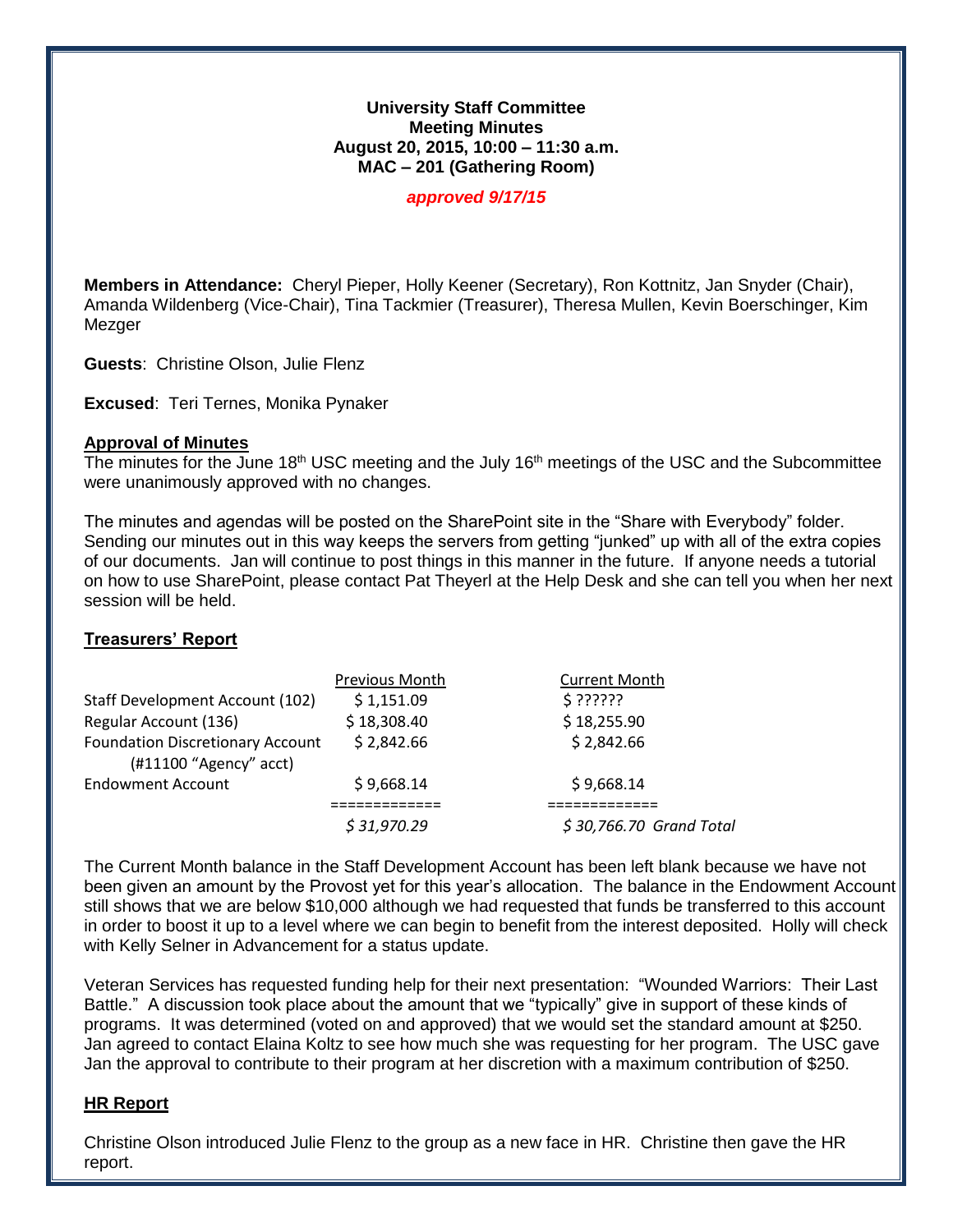## New Employees:

- **Academic Department Associate (100%) in NAS -** Sara Krouse was hired into this position and will start on 8/24/15– replacing Tammy Silha
- **Human Resources Assistant (90%) in HR**  Julie Flenz was hired into this position and started 8/10/15 – replacing Dana Daggs

# Positions Being Recruited:

- **Custodian (50%)** Weidner Center to replace Brian Seidl (transferred to Kress)
- **Custodian Lead (100%)** Facilities Management to replace Ken LeCloux
- **University Services Associate 2 (100%)** Provost Office to replace Charmaine Robaidek and Dana Mallet (not posted yet)
- **University Services Associate 2 (100%)** Outreach and Adult Access to replace Mary Ann DuPont
- **Academic Department Associate (75%, 9-month)** Humanistic Studies to replace Karely Mendez
- **Academic Department Associate (75%, 9-month)** Human Development/ICS to replace Nicole Miller
- **University Services Associate 2 (9-month)** Dean of Students to replace Toni Bergeon
- **Library Services Associate – Senior (100%)** Library to replace Jeanette Skwor
- **HVAC Specialist (100%)** Facilities Management to replace Michael Van Oss
- **Financial Specialist Senior (100%)** Bursar's Office to replace Paul Sheedy

## Recruitments on Hold:

 **Electronic Technician Media Intermediate (100%)** Academic Technology Services. Incumbent: Ron Kottnitz.

#### Recruitments Failed:

 **University Services Program Associate (Project Appointment)** Outreach and Adult Access; to provide assistance with departure of Mona Christensen.

## Vacant Positions:

- **Program Assistant:** Chancellors Office. Incumbent: Rebecca Ouradnik.
- **IS Systems Development Services Senior:** Web Services. Incumbent: Joseph Motacek.
- **Student Status Examiner – Senior:** Registrar. Incumbent: Christine Nelson

## **US Committee Reports**

- **Election Committee**  We have one more vacancy to fill this fall in the CWC and we will be voting on the nominee for this position later in this meeting.
- **Personnel Committee** Due to an increased workload elsewhere, Kevin Boerschinger resigned his position as Chair of this committee and Kim Mezger has taken up the Chair-ship. They are still working on the employee handbook with HR. They are also reviewing conversions from US positions to AS positions. This is an additional responsibility for the Personnel Committee this year and is an advisory role unless/until an employee contests an HR decision.
- **Professional Development Committee** The PDC has been meeting regularly to plan the Fall Conference, scheduled for November  $6<sup>th</sup>$  at the Tundra Lodge. Contracts are in place, the keynote speaker has been hired, break-out sessions are finalized, the website is being updated and registration materials will be out within the week.

Other newsworthy notes: A proposal for a new banner will be presented to the USC for approval at the September meeting. A new brochure is being produced with USC terminology and will be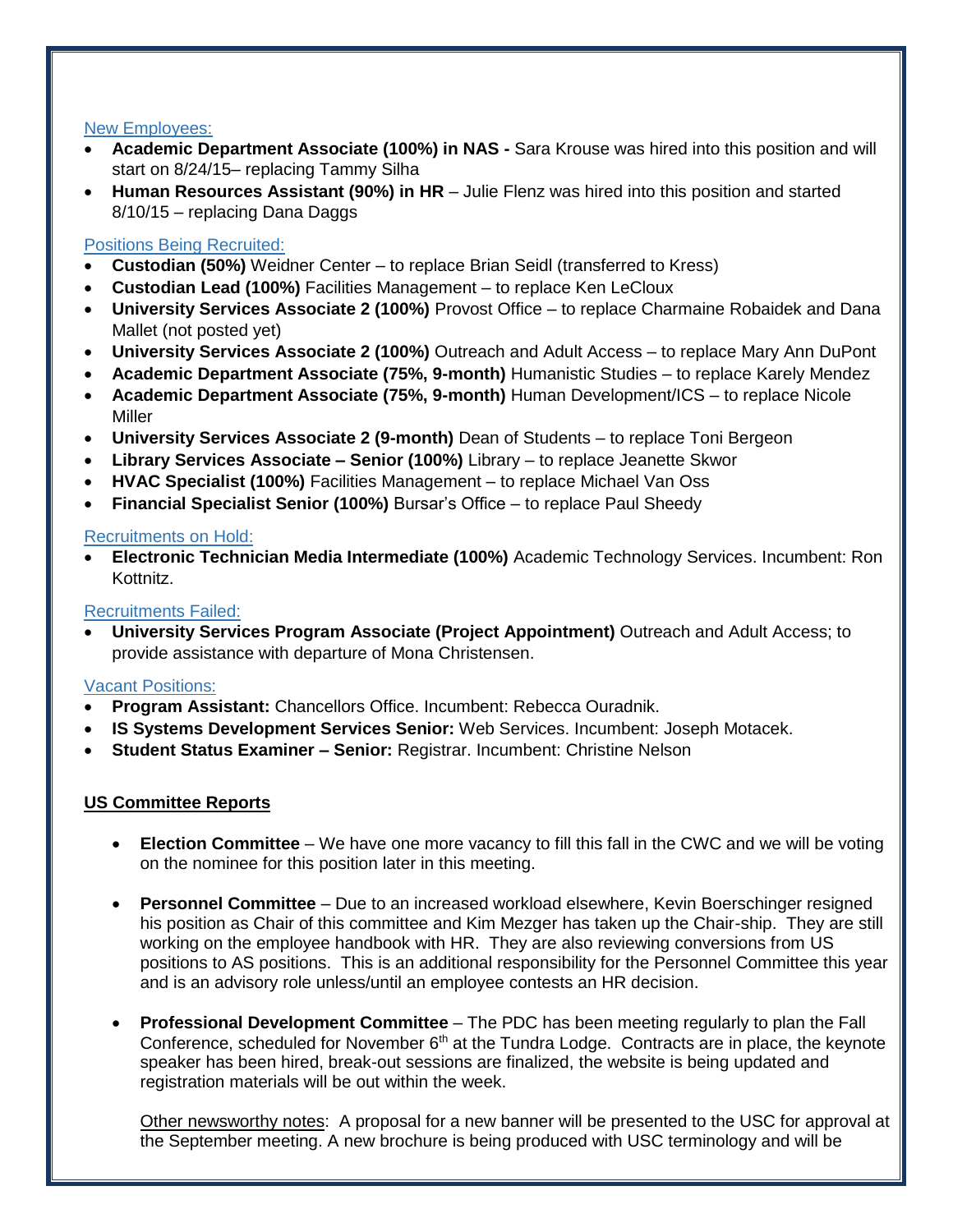complete before the conference. There is one professional development funding request pending. There are no planned sessions for the ASC/USC combined trainings due to funding restrictions.

 **UW University Staff Rep** – Ron Kottnitz volunteered to serve as the UW-System representative. Theresa Mullen offered to be his back-up in case he can't make some of the meetings. The meeting in September is being held in Whitewater and Theresa will go in Ron's place.

## **Campus Shared Governance Committee Reports and Updates**

 **Shared Governance Leadership Group** – The meetings of this committee have come to a halt at this time so there are no real updates.

A couple of things to note: The Chancellor has proposed a four Dean structure for GB and hopes to have this in place for 2nd semester this year.

Sheryl Van Gruensven is now serving as the Vice Chancellor for Business and Finance on an interim basis following Kelly Franz's retirement.

The Chancellor created a new position in the Advancement department (Vice Chancellor for University Advancement and President of the Foundation) and requested a USC rep for this Search and Screen and Monika Pynaker was appointed by the Chancellor.

The UW-System's Shared Governance Task Force was dissolved since governance is still in State code. System felt they did not need this task force any longer.

The Tenure Task Force is meeting today (8/20/15).

A system-wide Strategic Planning Process will soon begin. System will hold listening sessions at each campus. The Green Bay session will be held on September  $15<sup>th</sup>$ . Invites are forthcoming.

- **University Committee** We have been invited to send a representative to the University Committee meetings. We may not have much input, but it's certainly good to have a presence. Jan will plan to go as the USC representative with Amanda as her back-up. If both of them are unavailable, they will poll the group for a willing participant.
- **Faculty Senate**  Steve Meyer has said he will propose that the University Staff be allowed to send a representative to the monthly Senate meetings. He did not think this would be a problem and will propose it to the UC at their next meeting. The first Faculty Senate meeting is September 16<sup>th</sup> at 3:00 – 5:00 p.m. in the Alumni Rooms.
- **Awards & Recognition Committee** Cheryl has one more week on the committee. At that time, the new award recipient will be announced and that person will be appointed to take over.
- LTCC The first meeting of the Learning Technology Collaborative Committee will take place on September 25<sup>th</sup>.
- **CWC**  The committee voted to approve Jayne Kluge as the USC member on the CWC. She will have a 3-year term (2015-18). No other updates for this committee.
- **Legislative Affairs** No update.
- **UW System Univ Staff updates**  Jan gave a quick update on the UW System meetings. They are still working through the policies and have decided to meet once a month.